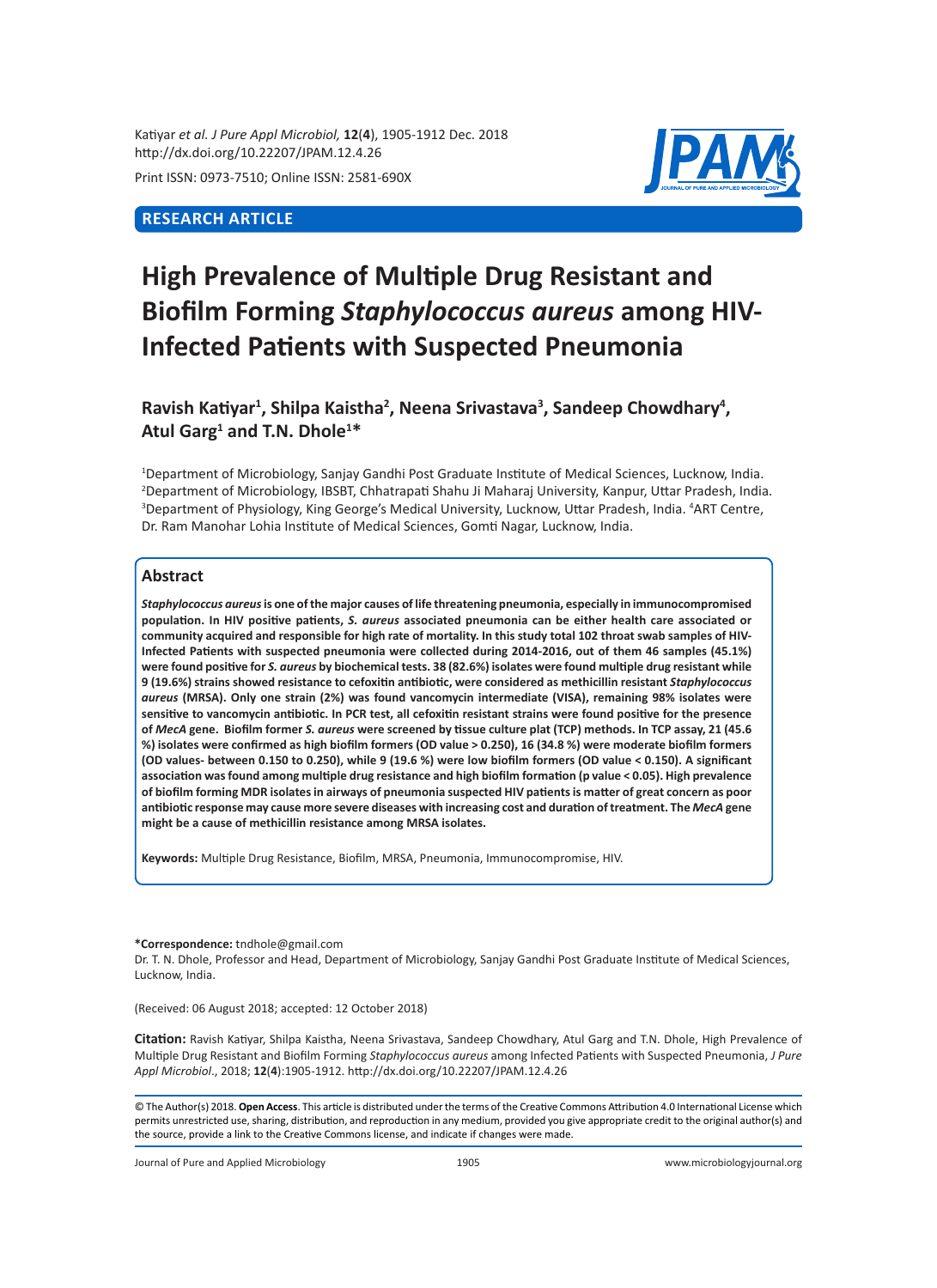#### **INTRODUCTION**

Opportunistic pneumonias are the major cause of HIV-associated severe respiratory illness with high rate of mortality<sup>1</sup>. The opportunistic pneumonias among HIV patients may include mycobacterial, viral, bacterial, parasitic and fungal pneumonias, among them bacterial pneumonia is the most common type of opportunistic pneumonia2-4. In HIV positive persons, the rate of bacterial pneumonia is higher than persons without HIV<sup>3,5</sup>. The clinical characteristics of pneumonia are fever, chills, chest pain, shortness of breath etc. Although bacterial pneumonia can occur at any stage of HIV infection but the incidence of bacterial pneumonia increases with declines in CD4 cell count<sup>1</sup>. Most common bacterial pathogens associated with community acquired pneumonia during HIV infection are *Streptococcus pneumoniae*, *Haemophilus* species and *Staphylococcus aureus*<sup>6</sup> .

 In contrast, *S. aureus* normally colonize in skin and mucous membranes in the upper respiratory tract of healthy individuals without any complications, but in immunocompropised people, *S. aureus* has been associated with many syndromes such as pneumonia, bacteraemia, septicaemia, urinary tract infections, diarrhea and skin infections with increased severity<sup>7</sup>. The detection and characterization of *S. aureus* among clinical samples is generally done by biochemical tests such as mennitol fermentation, coagulase and DNase. Few studies suggested the polymerized chain reaction (PCR) as molecular technique using amplification of *nuc* gene for early diagnosis of S. aureus<sup>8</sup>.

The prevalence of multiple antibiotic resistances in *S. aureus* is increasing globally, which causes poor antibiotic response and economical burden especially in developing countries<sup>7</sup>. In the 1960s, first case associated with methicillin resistant *S. aureus* (MRSA) was reported and in the late 1990s It became a well known cause of community and hospital associated infections<sup>9</sup>. Previous studies suggested that resistance to methicillin among *S. aureus* is associated with presence of *mecA* gene which encodes penicillin binding protein 2a (PBP 2a). Staphylococcal chromosome cassette mec (SCCmec), a mobile genetic element of 21 to 60 kb contains *mecA* gene. SCCmec may also carry genes such as

pT181, Tn554 and pUB110 which may associated with resistance for non-beta lactam class of antibiotics<sup>10</sup>. Expression of PBPs provides capacity to bacterial cells to continue cell wall synthesis in presence of higher concentration of cell wall synthesis inhibitors<sup>11</sup>. Molecular detection of the highly conserved *mecA* gene using PCR amplification has been proved as a benchmark for the early diagnosis of MRSA in the clinical samples<sup>12</sup>. As an additional virulence factor many *S. aureus* strains have capacity to form biofilms on biotic and abiotic surfaces<sup>13</sup>. Biofilms are multilayered arrangement of bacterial cells enclosed in exopolysaccharide matrix, which helps bacterial cells in survival, providing protection against extreme environmental conditions, antimicrobial agents and host immunity $14,15$ . Because of higher level of resistance against host immune responses and antibiotics, biofilm forming *S. aureus* may lead to sever and chronic disease in individuals with weak immunity such as HIV positive patients. Although in HAART era, a significant fall in opportunistic infections has been noticed, but HIV positive people are still at high risk of opportunistic bacterial respiratory infections<sup>16</sup>.

HIV patients are under high burden of medications, wrong selection of antibiotics for the treatment not only enhances duration of treatment and financial burden but also make disease more complicated and life threatening. Early detection of *S. aureus and* evaluation of their virulence such as antibiotic resistance, presence of *mecA* gene and biofilm formation ability is essential for selection of proper antibiotic for the treatment of pneumonia in HIV patients. The involvement of biofilm forming, MRSA in HIV patients suffering from pneumonia, is not well studied. The aim of this study is to detect the prevalence of multiple drug resistant and biofilm forming *Staphylococcus aureus* among pneumonia suspected HIV patients and evaluate the presence of *mecA* gene among isolates.

### **MATERIALS AND METHODS**

## **Isolation and characterization of** *S. aureus* **from clinical samples**

The isolation and characterization of *S.aureus* from clinical samples (throat swab) was done by direct throat swab inoculation on mannitol salt agar (MSA) (HiMedia laboratories private

Journal of Pure and Applied Microbiology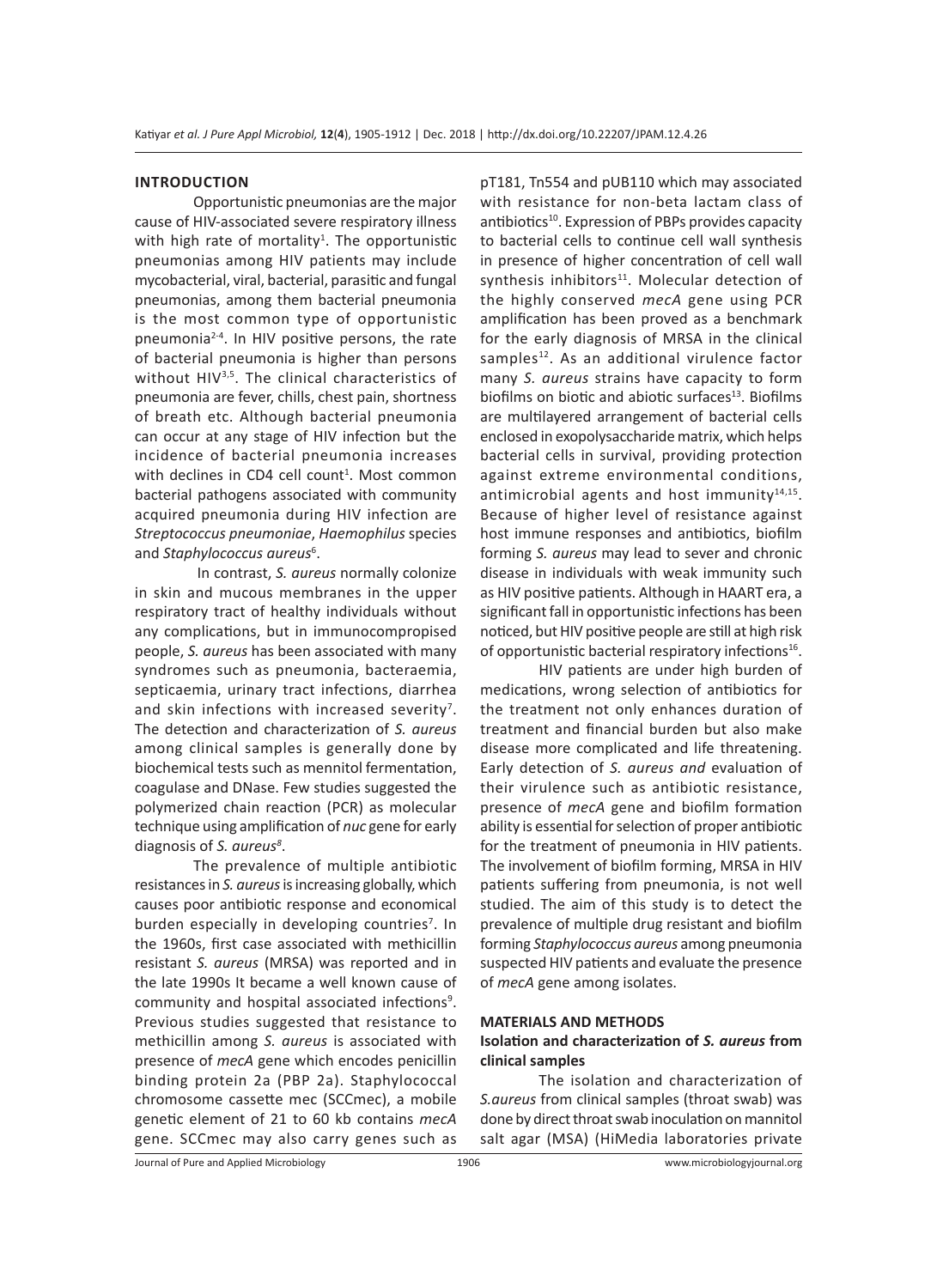limited, India) plates, followed by incubation at 37 °C for 24 h. Gram staining was performed followed by biochemical confirmation tests such as DNase, mannitol fermentation and coagulase tests. All strains which were positive for mannitol fermentation, coagulase and DNase tests were confirmed as *Staphylococcus aureus*17*.* 

## **Antibiotic sensitivity and detection of MRSA by disc diffusion method**

The antibiotic sensitivity test was performed by modified Kirby-Bauer disc diffusion method using Mueller-Hinton agar (HiMedia laboratories private limited, India) for the antibiotic discs- azithromycin (25 μg), chloramphenicol (30  $\mu$ g), cefoxitin (30  $\mu$ g), clindamycin (2  $\mu$ g), sulfamethoxazole/trimethoprim (25 µg), gentamycin (10 µg), levofloxacin ( 5 µg), linzolid (30 µg), vancomycin (30 µg) following Clinical and Laboratory Standards Institute (CLSI, 2013) guidelines<sup>18</sup>. All cefoxitin resistant strains were confirmed as MRSA.

### **Bacterial DNA Isolation**

Bacterial log culture was prepared in tripticase soy broth (HiMedia laboratories private limited, India). 250 µL of broth culture was centrifuged at 5000 rpm for 10 min to settle bacterial cells. Pellet was resuspended in 50  $\mu$ L of dd water, followed by addition of 5  $\mu$ L lysostaphin solution (Sigma-Aldrich Corp.) and incubated at 37 °C for 30 min, followed by DNA extraction processes using PureLink™ genomic DNA mini Kit (Thermo Fisher Scientific) according to manufacturer's instructions. Extracted bacterial DNA was stored at - 20 °C.

## **Detection of** *nuc* **and** *mecA* **genes by PCR amplification**

A multiplex PCR was standardized for screening of *nuc and mecA* genes among isolates, using specific primers (Table-1). The thermal cycling conditions: an initial denaturation at 95 °C for 5 min, followed by 35 cycles of denaturation at 95 °C for 30 Sec, annealing at 51 °C for 30 Sec and extension at 72 °C for 90 Sec, final extension at 72 °C for 10 min., followed by agarose gel electrophoresis. DNA bands were visualized under gel imaging system (Bio-Rad Laboratories).

## **Detection of biofilm forming** *S. aureus*

Screening of biofilm forming *S. aureus* strains was done by tissue culture plate (TCP) method<sup>19</sup> with some modification<sup>20</sup>. TSB media (HiMedia laboratories private limited, India) enriched with 1% glucose was inoculated with isolates and incubated for 24 h at 37 °C. Log cultures were diluted (1:100) with fresh TSB medium, each well of 96 welled TCP was filled with inoculated media (200  $\mu$ L) followed by incubation for 24 h at 37 °C. After incubation the content of plate was removed and washed three times with 200 µL of phosphate buffer saline (PBS). 0.25% crystal violet solution (200 µL) was added to each well and incubated for 20 min and rinse thrice with PBS. 200 µL of 95% ethyl alcohol was added. Optical density (OD) of stained biofilm in each well was determined by ELISA Reader (Thermo Fisher Scientific, India) at wavelength 630 nm. TCP assay was repeated three times for each strain.

### **Statistical analysis**

Statistical analysis was performed using SPSS software (IBM SPSS statistics 20). The chi square test was performed to compare MDR and non MDR isolates for the presence of virulence factors such as biofilm formation and *mecA* gene.

### **RESULTS**

In this study total 102 throat swab samples of pneumonea suspected HIV patients were collected during 2014-2016. 46 samples (45.1%) were found positive for *S. aureus* by biochemical tests. In antibiotic sensitivity test, highest 65% of isolates were found resistant

**Table 1.** Primers used for the molecular detection of *nuc* and *mecA* genes

| Primers                   | Sequences of primers                                                                          | Size of amplified products (bp) |
|---------------------------|-----------------------------------------------------------------------------------------------|---------------------------------|
| Nuc-F<br>$Nuc-R$<br>Mec-F | 5-GCGATTGATGGTGATACGGTT-3<br>5-AGCCAAGCCTTGACGAACTAAAGC-3<br>5'-GTT GTA GTT GTC GGG TTT GG-3' | 367 bp                          |
| $Mec-R$                   | 5'CTT CCA CAT ACC ATC TTC TTT AAC-3'                                                          | 533 bp                          |

Journal of Pure and Applied Microbiology 1907 www.microbiologyjournal.org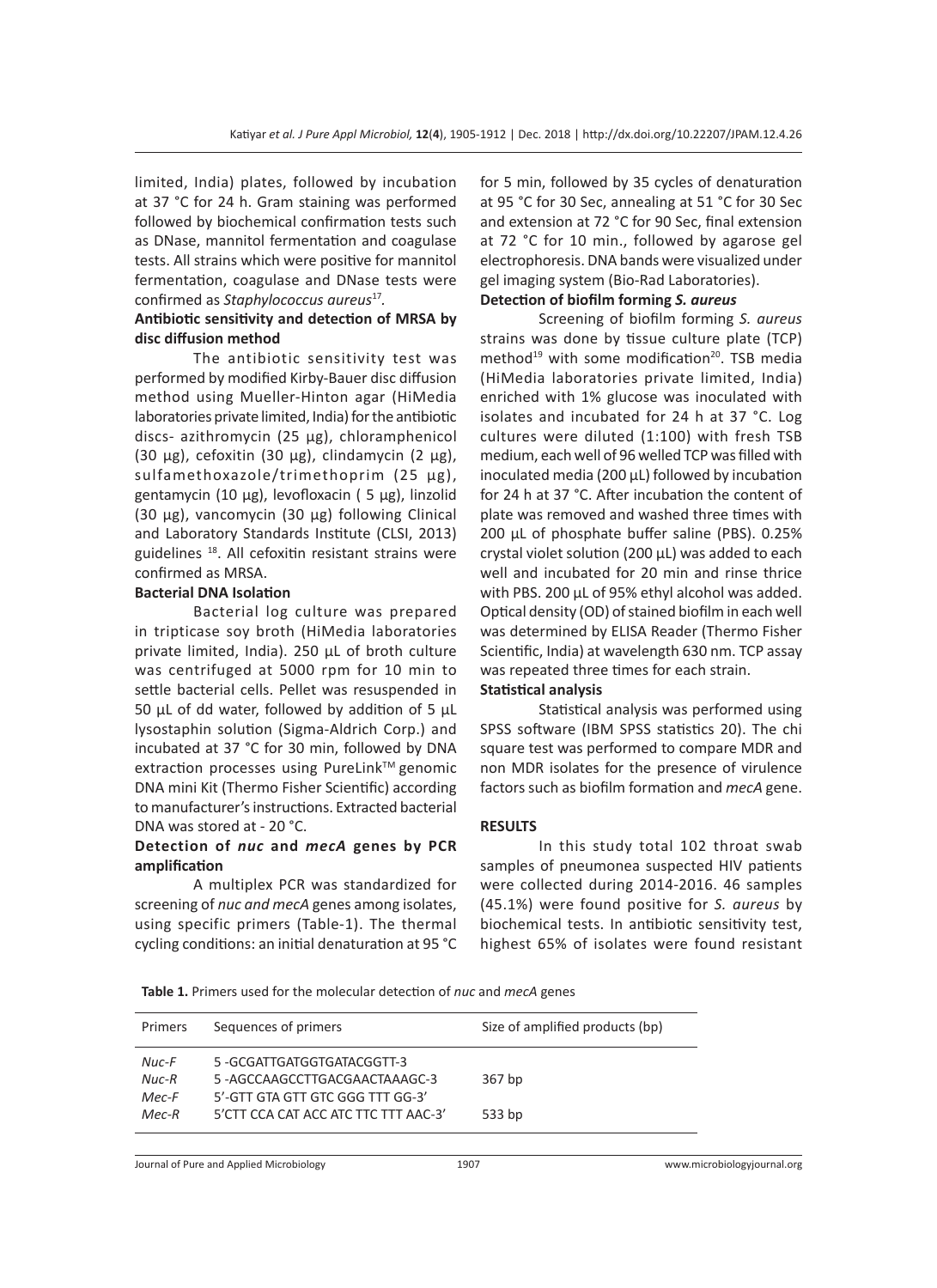for antibiotic sulfamethoxazole/trimethoprim followed by levofloxacin 60%, azithromycin 58%, chloramphenicol 47%, clindamycin 41%, cefoxitin 20%, gentamycin 19%. Resistance for vancomycin and linzolid antibiotics was not found among isolates (fig. 1), while only one isolate (2%) was found vancomycin intermediate *S. aureus* (VISA). Out of total confirmed *S. aureus*, 38 (82.6%) isolates showed resistance for three or more antibiotics in antibiotic sensitivity test, considered as MDR, while 9 (19.6%) isolates showed resistance for cefoxitine antibiotic were confirmed as MRSA. All MRSA were found MDR. In PCR test, all cofirmed *S. aureus* showed amplification of *nuc* gene while all MRSA strains were found positive for presence of *mecA* gene (fig. 2). Biofilm forming *S. aureus* strains were screened by tissue culture plat (TCP) method (fig. 3). In TCP assay, 21 (45.6 %) isolates were confirmed as high biofilm forming isolates (OD value > 0.250), 16 (34.8 %) were moderate biofilm forming (OD values- between 0.150 to 0.250) while 9 (19.6 %) were low biofilm formers (OD value < 0.150) (fig. 4). A significant association was found among multiple drug resistance and high biofilm formation (p value< 0.05) (Table 2).

**Table 2.** Association of bacterial virulence factors (biofilm formation and presence of *mecA* gene) with antibiotic sensitivity

| S.No. | <b>Bacterial</b><br>virulence Factors | <b>MDR</b> isolates<br>(N=38) | Staphylococcus aureus Isolates (N=46)<br>Non MDR isolates<br>$(N=8)$ | p values* |
|-------|---------------------------------------|-------------------------------|----------------------------------------------------------------------|-----------|
| 1.    | Biofilm formation                     |                               |                                                                      |           |
|       | HBF                                   | 20 (95%)                      | 1 (5%)                                                               | $0.03*$   |
|       | MBF                                   | 13 (81%)                      | 3(19%)                                                               | 0.9       |
|       | LBF                                   | 5(55%)                        | 4 (45%)                                                              | $0.017*$  |
| 2.    | Presence of MecA                      |                               |                                                                      |           |
|       | Gene                                  | $9(100\%)$                    | $0(0\%)$                                                             | 0.125     |

\*Chi-square test was performed to compare the bacterial virulence factors ((Biofilm formation and Presence of *mecA* gene) between MDR and non MDR *S. aureus* (p-value <0.05 was considered significant).



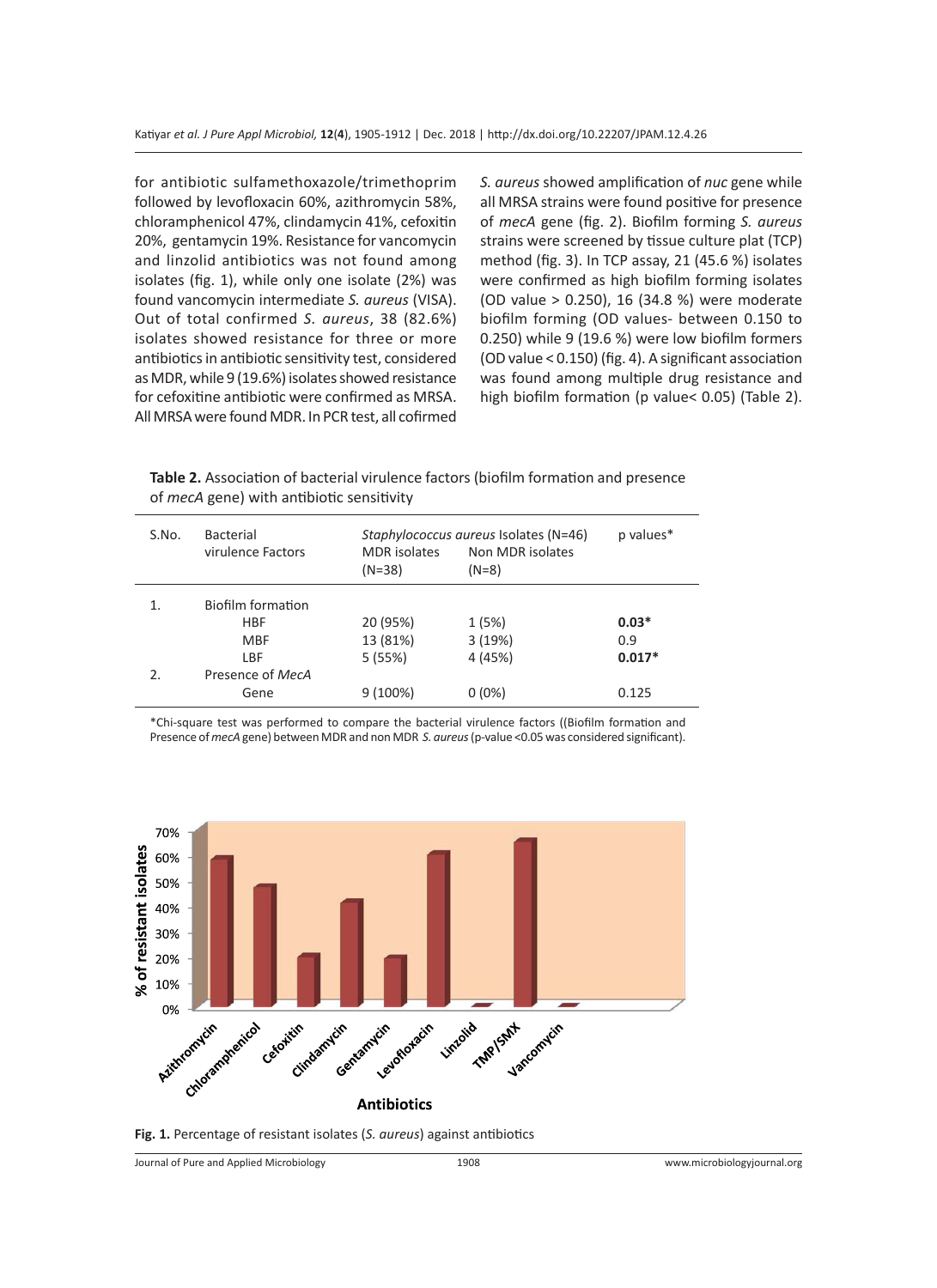

Katiyar *et al. J Pure Appl Microbiol,* **12**(**4**), 1905-1912 | Dec. 2018 | http://dx.doi.org/10.22207/JPAM.12.4.26

**Fig. 2.** Agarose gel images; Showing PCR amplification of specific *Nuc* (367 bp) and *MecA* (533 bp) genes of *Staphylococcus aureus* isolates: Lane- L is DNA Ledder (1000bp), Lane 1 to 14 – PCR amplification of *Nuc* gene, Lane 5, 9 – PCR amplification of *MecA* gene. Lane- ctrl is negative control.



**Fig. 3.** Screening of biofilm producing ability of isolates by tissue culture plate method



**Fig. 4.** Percentage of biofilm forming *Staphylococcus aureus* isolates; OD values less than 0.150 were recorded as low biofilm forming isolates, those with OD values between 0.150 to 0.250 were considered as moderate biofilm formers and those with OD values above 0.250, were considered as high biofilm forming isolates.

Journal of Pure and Applied Microbiology 1909 www.microbiologyjournal.org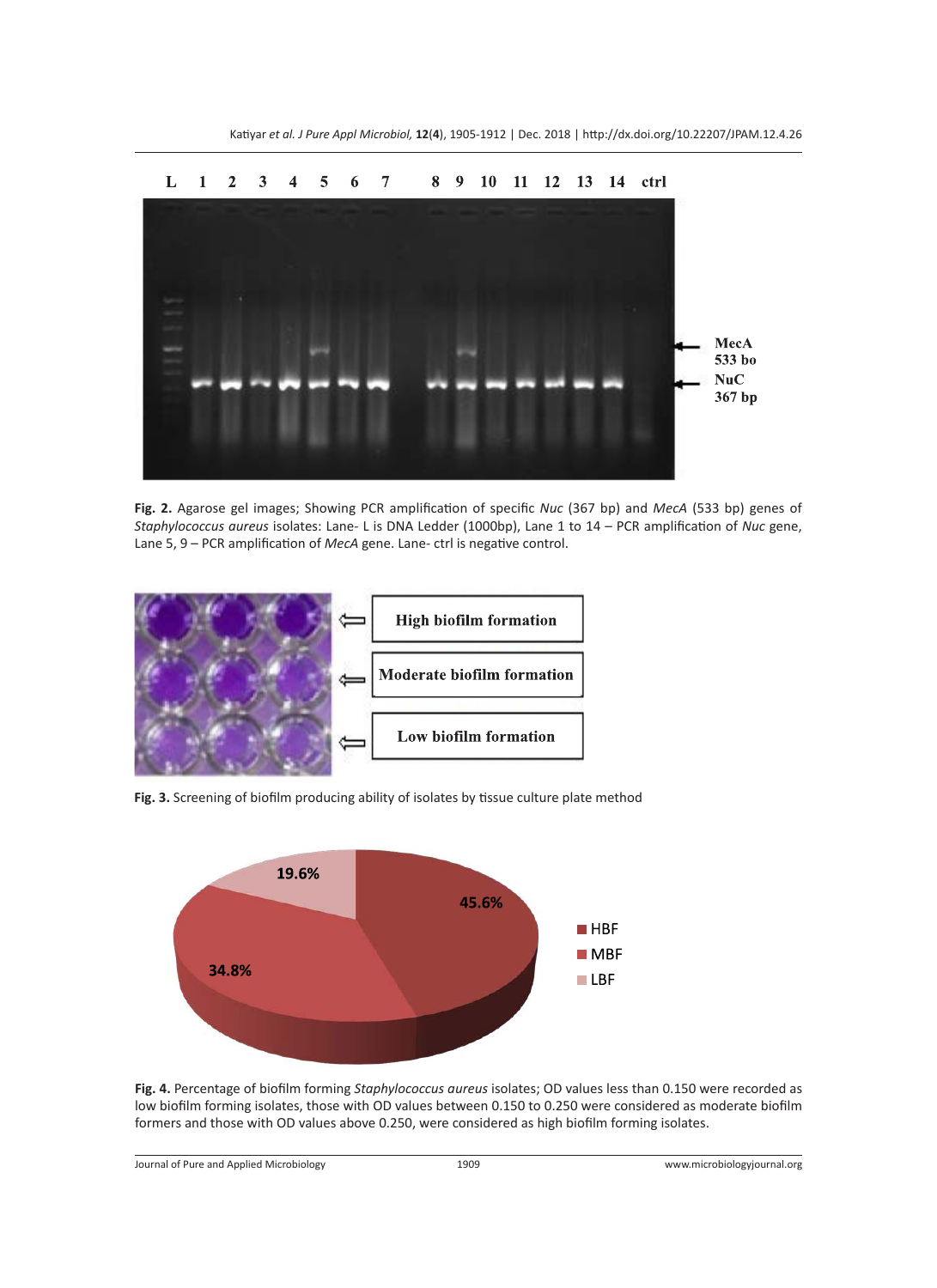#### **DISCUSSION**

Acquired immunodeficiency syndrome (AIDS) is a major health issue specially in developing world<sup>7</sup> *.* Weak immunity in HIV positive people place them at increased risk of opportunistic infections. Opportunistic associated respiratory illness is more common in immunocompromised people than healthy individuals<sup>3,5</sup>. Although most of the respiratory infection are self limiting and can be treated with medications but in HIV patients these infection may cause severe complications and life threatening conditions<sup>1</sup>. In HAART era the immunity status of HIV patients has significantly improved due to improvement in the level of CD4 cell count but the threat of opportunistic infections among HIV positive individuals cannot be denied<sup>16</sup>.

 *S. aureus* is a common opportunistic pathogen associated with community acquired as well as nosocomial infections<sup>7</sup> *.* The emergence of antibiotic resistance and rise in level of virulence among *S. aureus* is a burning health issue both within the community and hospital settings. Occurrence of MRSA in respiratory infections has increased over time among HIV patients $21,22$ . MRSA associated pneumonia among HIV patients can be community acquired or health-care associated and may lead to higher rate of morbidity and mortality. The rate of colonization by *S. aureus* is higher in HIV positive patients. As a colonizer MRSA may associated with increased risk of infections<sup>23, 24</sup>. In our study, out of 102 throat swab samples of HIV patients, 46 samples (45%) were positive for *S. aureus.* Out of the confirmed *S. aureus,* 82.6% were MDR while 19.6% were found MRSA*.* All MRSA were MDR*.* In a previous study*, S. aureus* was found associated with 25% of pneumonia cases in HIV-positive patients, among them 65% were MRSA25*.* Another study showed 85.7% prevalence of MRSA in cutaneous abscesses of HIV patients<sup>26</sup>.

In antibiotic sensitivity test, the highest resistance was noticed for sulfamethoxazole/ trimethoprim antibiotic, while no resistance was found for vancomycin and linzolid antibiotic. A previous study supports our results, showing no resistance in MRSA for teicoplanin, vancomycin, and linezolid antibiotics $^{27}$ . In some other reports, MRSA were completely found sensitive for vancomycin <sup>28</sup> and linzolid antibiotics<sup>29, 30</sup>. While in another study high resistance for vancomycin was observed and sulfamethoxazole/trimethoprim (TMP/SMX) antibiotic found effective against pathogenic *S.*  aureus strains<sup>26</sup>, showing dissimilarity to our data.

The biofilm formation among *S. aureus* is a known virulence factor $13$ . It is estimated that bacterial biofilms are associated with 65% of all bacterial infections. The involvement of biofilms found in both, device and non-device associated infections $31$ . In our study 45.6 % isolates were found high biofilm formers, 34.8 % moderate biofilm former while 19.6 % were low biofilm formers. In a study 48 % biofilm forming *S. aureus* isolates were reported in different clinical samples of HIV positive patients. In our study, a significant association among high biofilm formation with multiple antibiotic resistance was observed. Similarly, *Samie et al.,* correlated biofilm formation with  $\beta$ -lactamase production, out of the 14 strong biofilm formers, 9 (64.3%) were found  $\beta$ -lactamase positive<sup>7</sup>. However, the association of biofilm forming and multiple drug resistant *S. aureus* in pneumonia among HIV positive patients is not well studied. Higher level of drug resistance and biofilm formation among isolates, may lead to sever pneumonia, especially in immunocompromised patients. Early detection of *S. aureus and* evaluation of their virulence such as antibiotic resistance, presence of *mecA* gene and biofilm formation is essential for selection of proper antibiotic for the treatment of pneumonia in HIV patients.

#### **CONCLUSION**

High prevalence of biofilm forming MDR isolates in airways of HIV-Infected Patients with suspected pneumonia is matter of great concern as poor antibiotic response may cause more severe diseases with increasing cost and duration of treatment. The methicillin resistance among MRSA isolates showed positive association with the presence of *mecA* gene. Biofilm formation among *S. aureus* isolates might be a cause of increasing multiple antibiotic resistance.

#### **ACKNOWLEDGEMENTS**

We would like to thank to Indian council of medical research (ICMR) for financial supports.

Journal of Pure and Applied Microbiology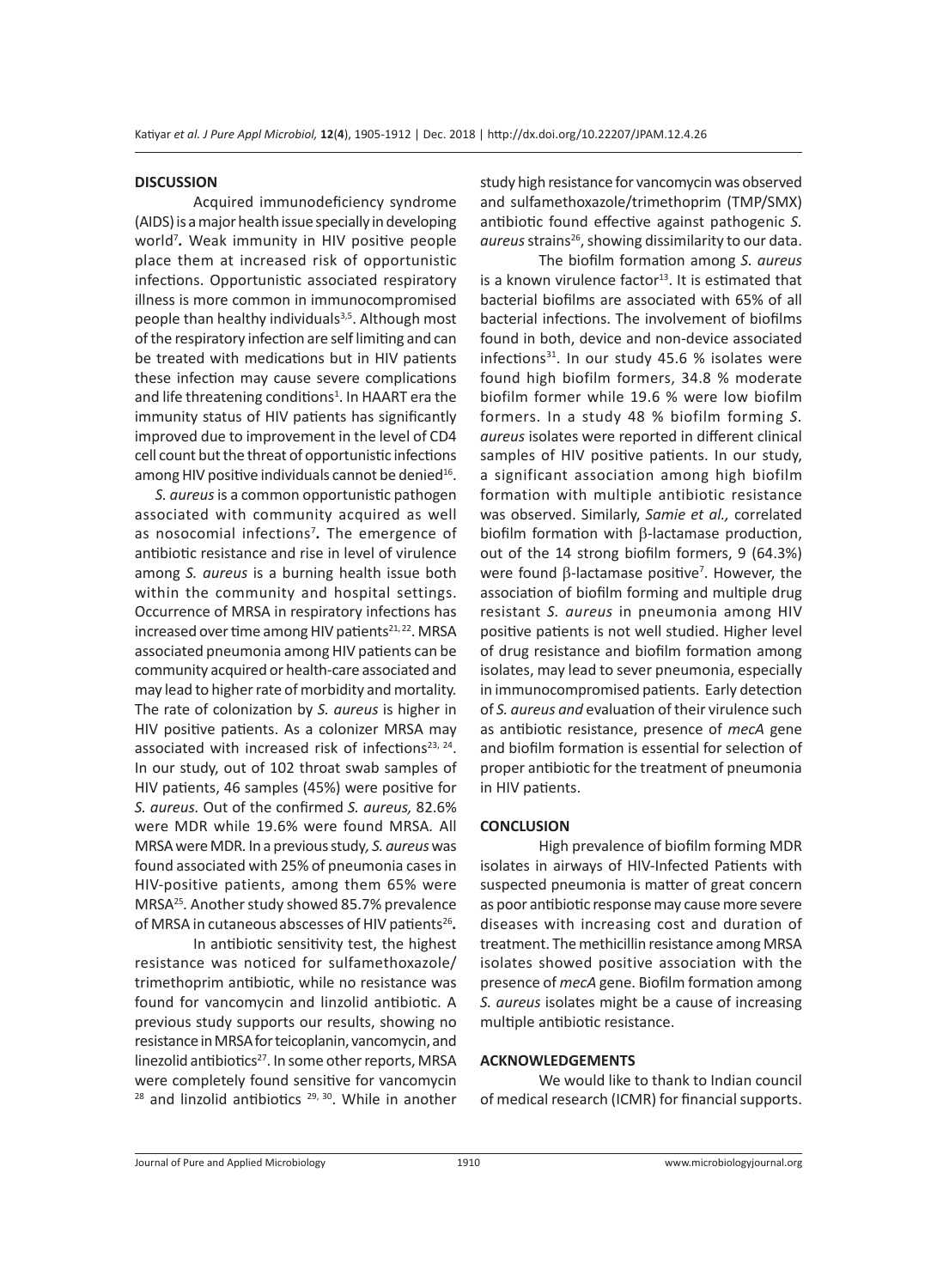#### **REFERENCES**

- 1. Huang, L., Crothers, K.A.. HIV-associated opportunistic pneumonias. Respirology., 2009; **14**(4): 474–485.
- 2. Jones, J.L., Hanson, D.L., Dworkin, M.S., Alderton, D.L., Fleming, P.L., Kaplan, J.E., et al. Surveillance for AIDS-defining opportunistic illnesses, 1992- 1997. *MMWR CDC Surveill Summ*., 1999; **48**(2): 1–22.
- 3. Hirschtick, R.E., Glassroth, J., Jordan, M.C., Wilcosky, T.C., Wallace, J.M., Kvale, P.A., et al. Bacterial pneumonia in persons infected with the human immunodeficiency virus. *Pulmonary Complications of HIV Infection Study Group. N Engl J Med.*, 1995; **333**(13): 845–51.
- 4. Salomon, N., Gomez, T., Perlman, D.C., Laya, L., Eber, C., Mildvan, D. Clinical features and outcomes of HIV-related cytomegalovirus pneumonia. *Aids*., 1997; **11**(3): 319–24.
- 5. Falco, V., Sevilla, F.D., Alegre, J., Barbe, J., Ferrer, A., Ocana, I., Ribera, E. and Vazquez, J.M. Bacterial pneumonia in HIV-infected patients: a prospective study of 68 episodes. *European Respiratory Journal.*, 1994; **7:** 235-239.
- 6. Burack, J.H., Hahn, J.A., Saint-Maurice, D., Jacobson, M.A. Microbiology of communityacquired bacterial pneumonia in persons with and at risk for human immunodeficiency virus type 1 infection. Implications for rational empiric antibiotic therapy. *Arch Intern Med*., 1994; **154**(22): 2589–96.
- 7. Samie, A. and Shivambu, N.A. Biofilm production and antibiotic susceptibility profiles of *Staphylococcus aureus* isolated from HIV and AIDS patients in the Limpopo Province, South Africa. *African Journal of Biotechnology*., 2011; **10**(65): 14625-14636.
- 8. Brakstad, O.G., Aasbakk, K. and Maeland, J.A. Detection of *Staphylococcus aureus* by Polymerase Chain Reaction Amplification of the nuc Gene *Journal Of Clinical Microbiology*., 1992; **30**: 1654-1660.
- 9. Hidron, A.I., Kempker, R., Moanna, A., Rimland, D. Methicillin-resistant *Staphylococcus aureus*  in HIV-infected patients. *Infection and Drug Resistance.,* 2010; **3**: 73–86.
- 10. Wielders, C.L.C., Fluit, A.C., Brisse, S., Verhoef, J. and Schmitz F.J. *MecA* Gene is widely disseminated in *Staphylococcus aureus*  population. *Journal of clinical microbiology.,* 2002; **40**: 3970–3975.
- 11. Aedo, S., Tomasz, A. Role of the Stringent Stress Response in the Antibiotic Resistance Phenotype of Methicillin-Resistant *Staphylococcus aureus. Antimicrobial Agents and Chemotherapy.,* 2016;

**60**: 2311- 2317.

- 12. Al-Abbas, M.A. Antimicrobial susceptibility of *Enterococcus faecalis* and a novel *Planomicrobium* isolate of bacteremia. *International Journal of Medicine and Medical Sciences.,* 2012; **4**: 19–27.
- 13. Eftekhar, F. and Dadaei, T. Biofilm Formation and Detection of *IcaAB* Genes in Clinical Isolates of Methicillin Resistant *Staphylococcus aureus. Iranian Journal of Basic Medical Sciences.,* 2011; **14**: 132-136.
- 14. O'Gara, J.P. and Humphreys, H. *Staphylococcus epidermidis* biofilms importance and implications. *H Med Microbiol.,* 2001; **50**: 582- 87.
- 15. Gad, G.F.M., El-Feky, M.A., El-Rehewy, M.S. and Hassan, M.A. et al. Detection of *icaA*, *icaD* genes and biofilm production by *Staphylococcus aureus*  and *Staphylococcus epidermidis* isolated from urinary tract catheterized patients. *Infect Dev Ctries.,* 2009; **3**: 342-351.
- 16. Lopez, P.C., Martin, Z.M., Benitez, E., Fernandez, G.C., Guerrero, F., Rodriguez, I.M. and Giron G.J.A. Pneumonia in HIV-infected patients in the HAART era: incidence, risk, and impact of the pneumococcal vaccination. *J Med Virol.,* 2004; **72**: 517-24.
- 17. Rahimi, F., Bouzari, M., Katouli, M. and Pourshafie M.R. Antibiotic resistance pattern of methicillin-resistant and methicillin sensitive Staphylococcus aureus isolates in Tehran, Iran. *Jundishapur J Microbiol.,* 2013; **6**: 144-149.
- 18. Clinical and Laboratory Standards Institute, "Performance standards for antimicrobial susceptibility testing: twenty third informational supplement edition," CLSI Document M100-S23, CLSI, Wayne, Pa, USA, 2013.
- 19. Christensen, G.D., Simpson, W.A., Younger, J.A., Baddour, L.M., Barrett, F.F., Melton, D.M. and Beachey, E.H. Adherence of coagulase negative Staphylococci to plastic tissue cultures: a quantitative model for the adherence of staphylococci to medical devices. *J Clin Microbiol.,* 1985; **22**: 996-1006.
- 20. O'Toole, A.G. and Kolter, R. Initiation of biofilm formation in *Pseudomonas fluorescence* WCS365 proceeds via multiple, convergent signalling pathways: a genetic analysis. *Molecular microbiology.,* 1998; **28**: 449.
- 21. Skiest, D., Brown, K. and Hester, J., et al. Community-onset methicillin resistant *Staphylococcus aureus* in an urban HIV clinic. *HIV Med.,* 2006*;* **7**: 361–368.
- 22. Crum, C.N., Weekes, J. and Bavaro, M. Recurrent community-associated methicillin-resistant